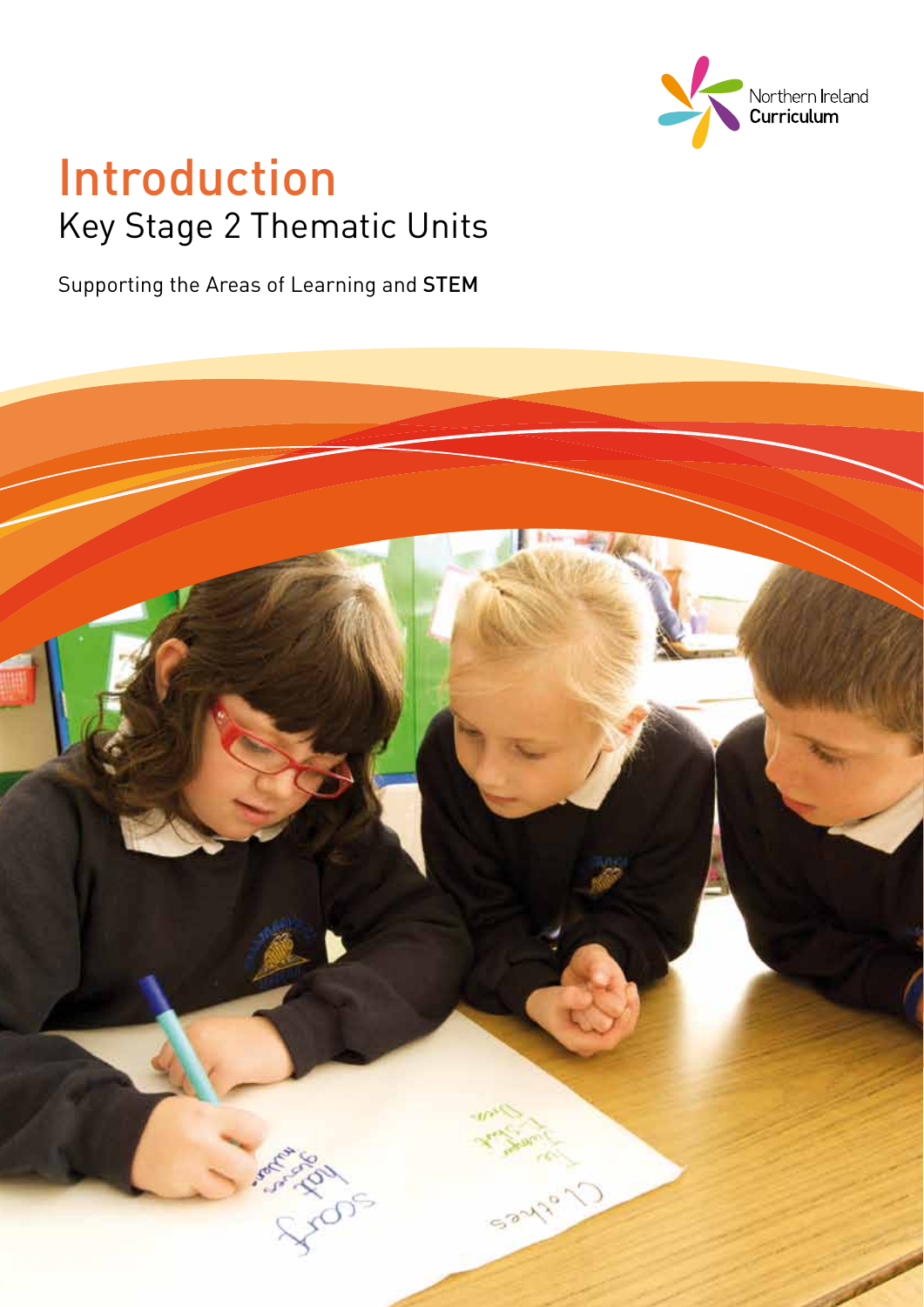# **Contents**

| What is 'STEM'?                     |    |
|-------------------------------------|----|
| What is a Thematic Unit?            | 2  |
| Making STEM Local and Relevant      |    |
| Using the Locality - Case Studies   | 10 |
| Appendix 1 - Talking About Thinking | 20 |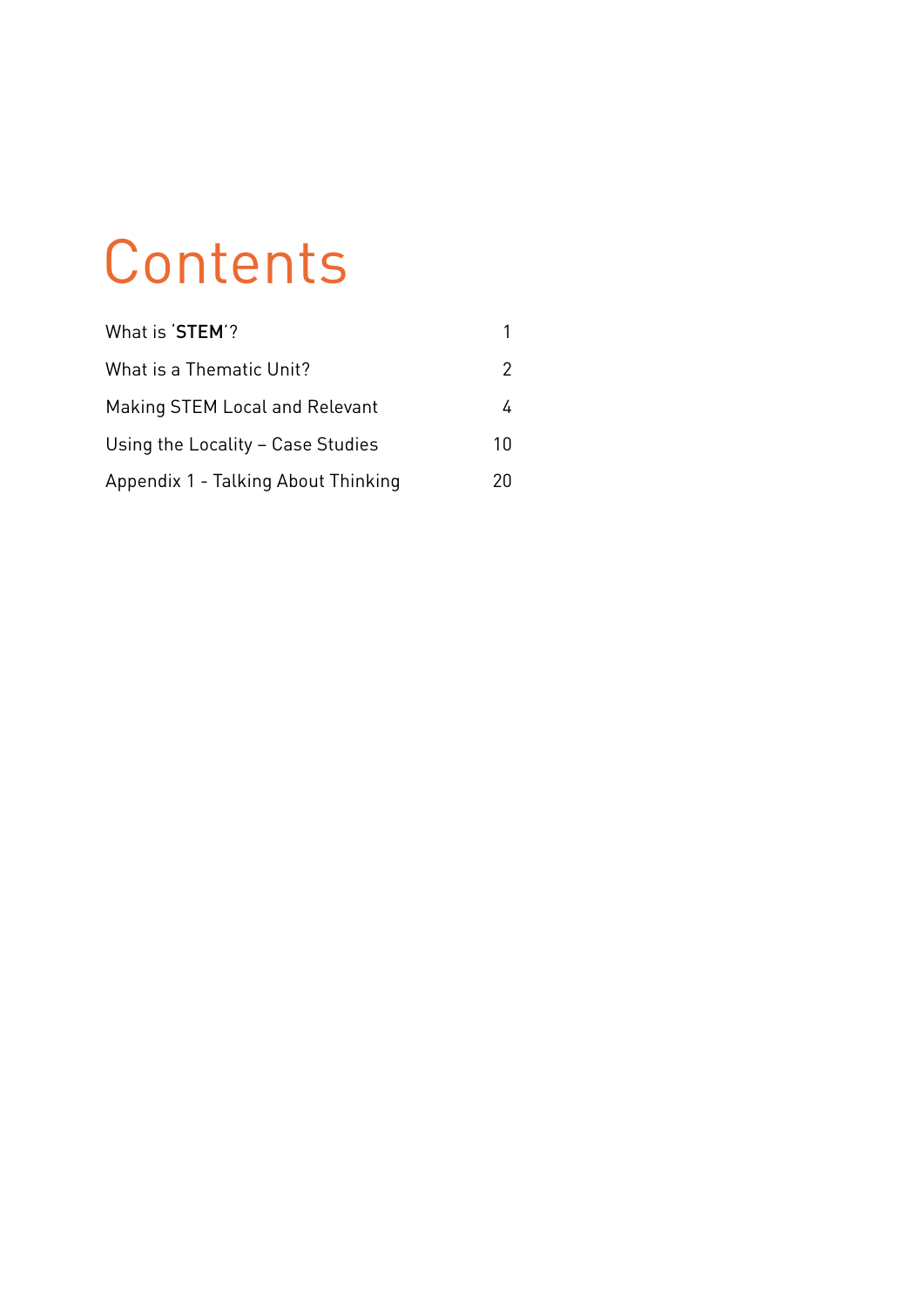## What is 'STEM'?

'STEM' is a government initiative aimed at promoting children and young people's engagement with *Science, Technology, Engineering* (which includes ICT) and *Mathematics*. The government has identified STEM-related industries as being critical to the future competitiveness and prosperity of the UK. Northern Ireland's ability to compete in the global market will more and more depend on having a supply of talented and skilled people entering into STEM-related careers.

STEM has become an educational priority in Ireland and the UK as well as across the rest of Europe. The 'Report of the STEM Review' (DE and DEL, September 2009) highlights the importance of developing these areas. The review has defined its vision for STEM as:

*"empowering future generations through science, technology, engineering and mathematics to grow a dynamic, innovative economy."*

It is therefore essential that our schools spark pupils' interest in these subjects. Schools should also aim to highlight for the pupils the links between STEM-related knowledge and skills and the Areas of Learning. It is also important to highlight the links between school-based learning and the world of work. The overall aim is to encourage increasing numbers of our pupils, and girls in particular, to go on to further and higher education in STEM-related areas.

 *'STEM in education begins with the early development of mathematical and scientific ideas in pre-school education which are built upon in primary and post primary education… Throughout, pupils are provided not only with knowledge of the subjects, but also develop investigative and problem-solving skills and an understanding of their application in the real world and their impact upon society.'* 

(NI), (2009, DE&DEL, p.19)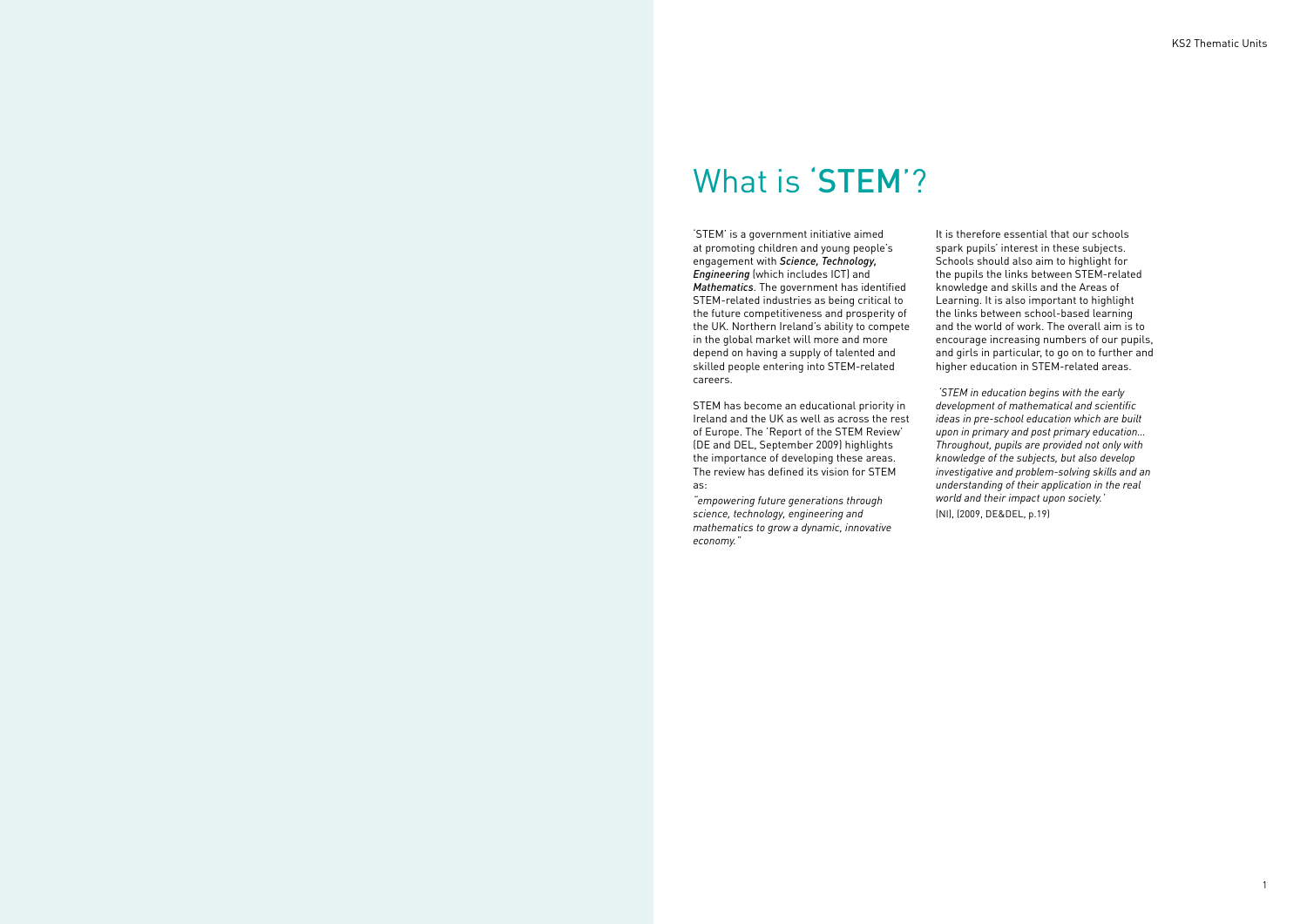# What is a Thematic Unit?

A Thematic Unit is a vehicle through which to deliver teaching and learning to pupils through a themed approach. When learning is 'joined up' for children, they are presented with a more meaningful context in which to develop skills and acquire knowledge. It is envisaged that each unit will form the core of a cross-curricular topic which could last from six weeks to a full term. Thematic Units are non-statutory and can be adapted to suit the needs and interests of individual schools and pupils.

The units in this resource have been developed to support teachers of Key Stage 2 pupils. Schools can decide which year group will use each of the units, and each unit should be presented in a manner relevant to pupils' age and ability.

- to support the delivery of the Northern Ireland Curriculum and address the STEM agenda;
- • to provide teachers with a bank of Thematic Units and activity ideas through which to deliver STEM-related learning;
- • to enrich the learning experiences of the pupils by providing opportunities for practical problem solving, investigating and research in real-life and local contexts;
- • to encourage the development of links with STEM-related businesses and industries; and
- • to provide real world contexts for learning to promote an awareness of some familiar and non-familiar roles within STEM-related industries.

#### Aims and Content

The aims of the resource are:

These Thematic Units focus on Science, Technology, Engineering (including ICT), and Mathematics. The units also support the statutory requirements for the Areas of Learning of the Northern Ireland Curriculum, in particular The World Around Us and Mathematics and Numeracy. Opportunities to incorporate the theme into other Areas of Learning are signposted throughout the resource and you should aim to use a connected learning approach to make the theme relevant to other classroom work.

This resource consists of five Thematic Units.

- • Bridges;
- • Water;
- Wind:
- • Textiles; and
- • Farming.

Within each unit, you are provided with a number of lesson ideas, suggested learning intentions, Assessment for Learning opportunities and new vocabulary for each activity in the theme. These are only suggestions and should be adapted to suit the teaching and learning happening in your classroom.

#### The main areas of STEM addressed by each thematic unit:

The themes in this book require children to actively participate in their own learning. There is an explicit emphasis on the development of Thinking Skills and Personal Capabilities. There will be many opportunities for children to develop these skills throughout the themes in this book and they will be signposted where appropriate. The 'Talking about Thinking' texts (available in Appendix 1), can be used to help create shared learning intentions

for activities, or for agreeing on success criteria with the children for an activity. These texts present the KS2 Thinking Skills and Personal Capabilities Framework in 'pupil language' as a means of making the skills explicit for pupils. An Interactive Whiteboard version of this framework is available as part of the 'Think Pack', which can be downloaded from the Key Stages 1 & 2 section of www.nicurriculum.org.uk

|                 | <b>Science</b> | <b>Technology</b> | <b>Engineering</b> | <b>Mathematics</b> | <b>ICT</b>   | <b>Areas of Learning</b>                                                                                  |
|-----------------|----------------|-------------------|--------------------|--------------------|--------------|-----------------------------------------------------------------------------------------------------------|
| <b>Bridges</b>  |                | $\checkmark$      | $\checkmark$       | $\checkmark$       |              | The World Around Us<br>Mathematics and<br>Numeracy<br>Personal Development<br>and Mutual<br>Understanding |
| <b>Water</b>    | $\checkmark$   | $\checkmark$      |                    |                    |              | The World Around Us                                                                                       |
| <b>Wind</b>     |                | $\checkmark$      | $\checkmark$       | $\checkmark$       | $\checkmark$ | The World Around Us<br>Mathematics and<br>Numeracy<br>The Arts                                            |
| <b>Textiles</b> | $\checkmark$   | $\checkmark$      |                    |                    | $\checkmark$ | The World Around Us<br>The Arts                                                                           |
| <b>Farming</b>  | $\checkmark$   | $\checkmark$      | $\checkmark$       | $\checkmark$       |              | The World Around Us<br>Personal Development<br>and Mutual<br>Understanding<br>Mathematics and<br>Numeracy |

#### Supporting Thinking Skills and Personal Capabilities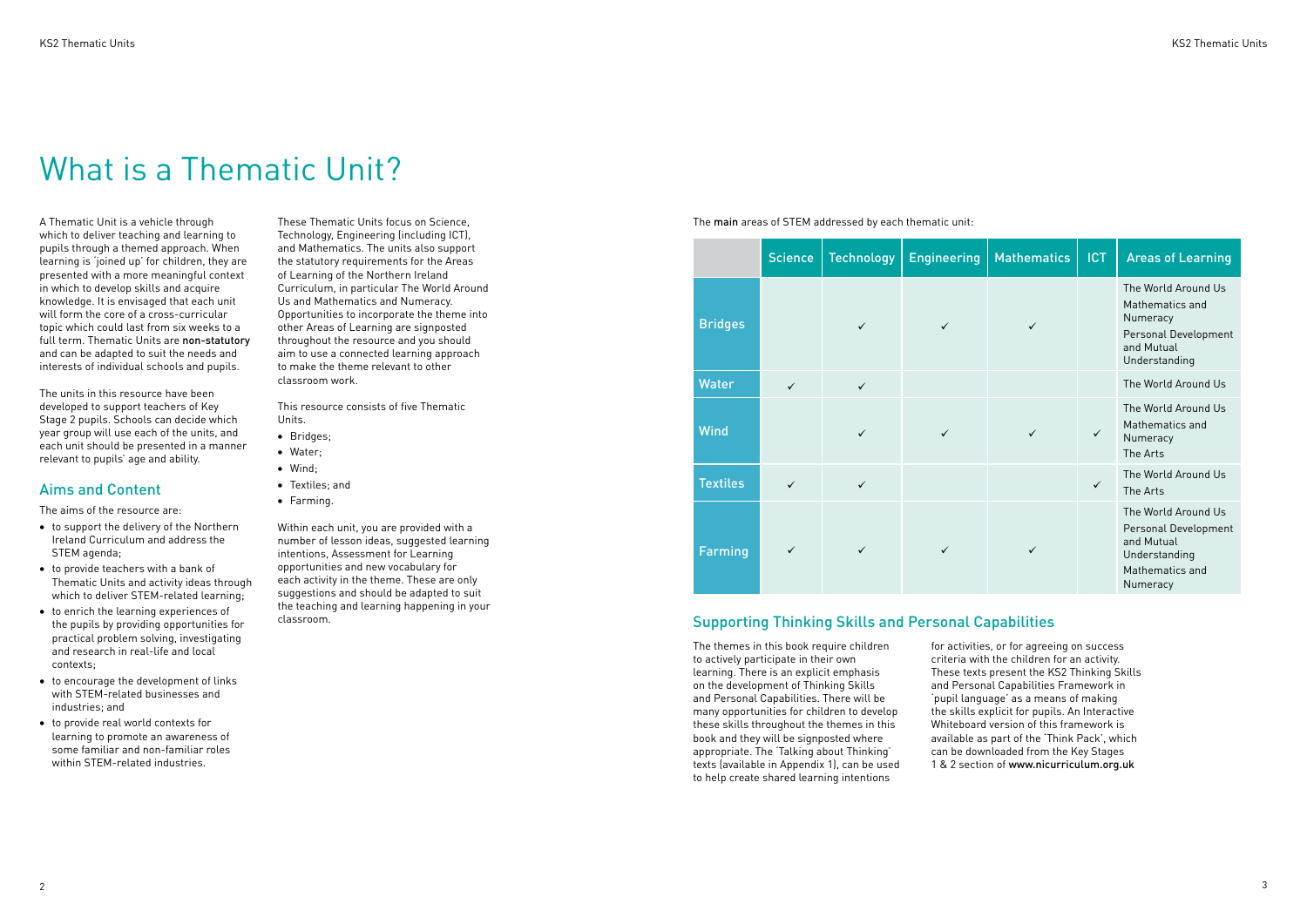# Making STEM Local and Relevant **WHAT LIES**

Incorporating children's own interests and experiences into classroom learning helps children fully engage with the curriculum. Investigating STEM-related topics offers many opportunities for children to explore and investigate features of their local area - including buildings, bridges, farms, factories, hills, rivers, vehicles, animals and people, to name but a few.

These thematic units can be easily adapted to incorporate aspects of your school's local area.

The benefits of utilising children's interest in their locality include:

- • You can provide relevant experiences to develop children's skills of enquiry.
- • Children can be engaged in practical problem-solving activities.
- • Children can develop sensitivity to their immediate environment and gain a stronger sense of identity.
- • Opportunities for engaging with people in the community can provide real situations for learning from and about others.
- The school can forge new links with the community.
- • Added interest from parents and other family members in what pupils are doing at school.

In addition to adapting the thematic units contained in this resource, the following mind maps show how STEM-related learning can be based on local issues and subjects. It may be a good idea to create one of these mind maps with your class to find out which features of the locality would be an interesting focal point for investigation.

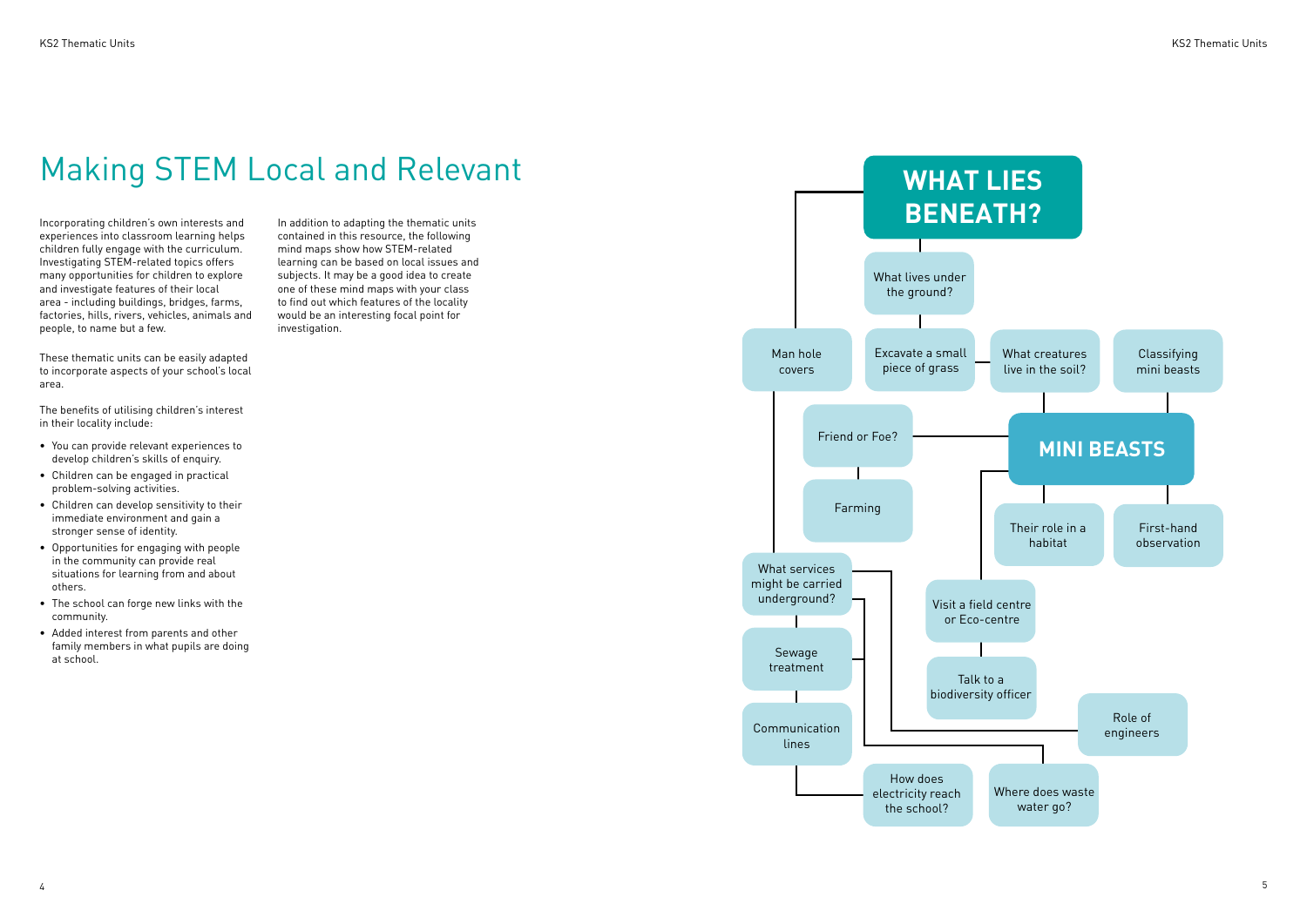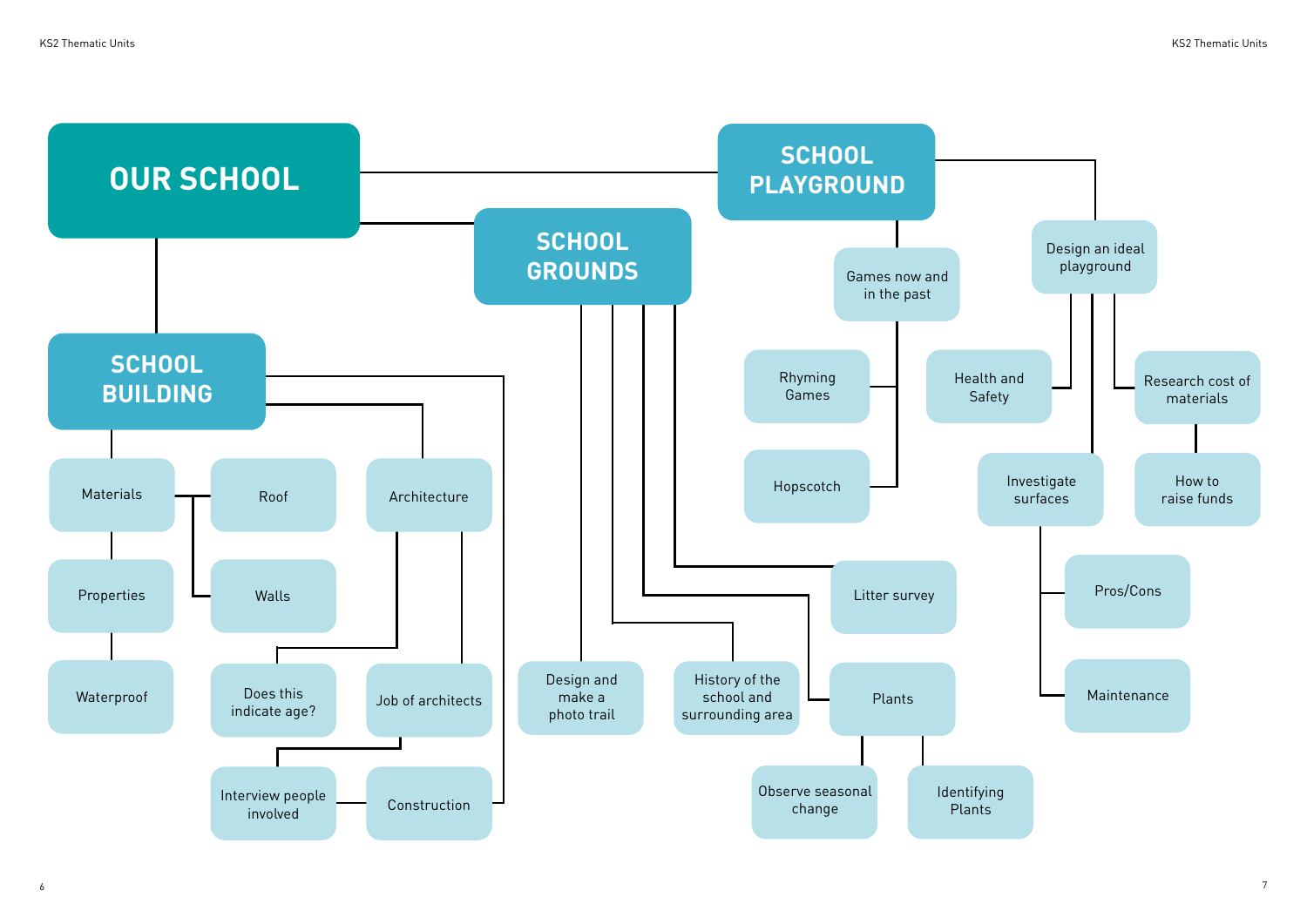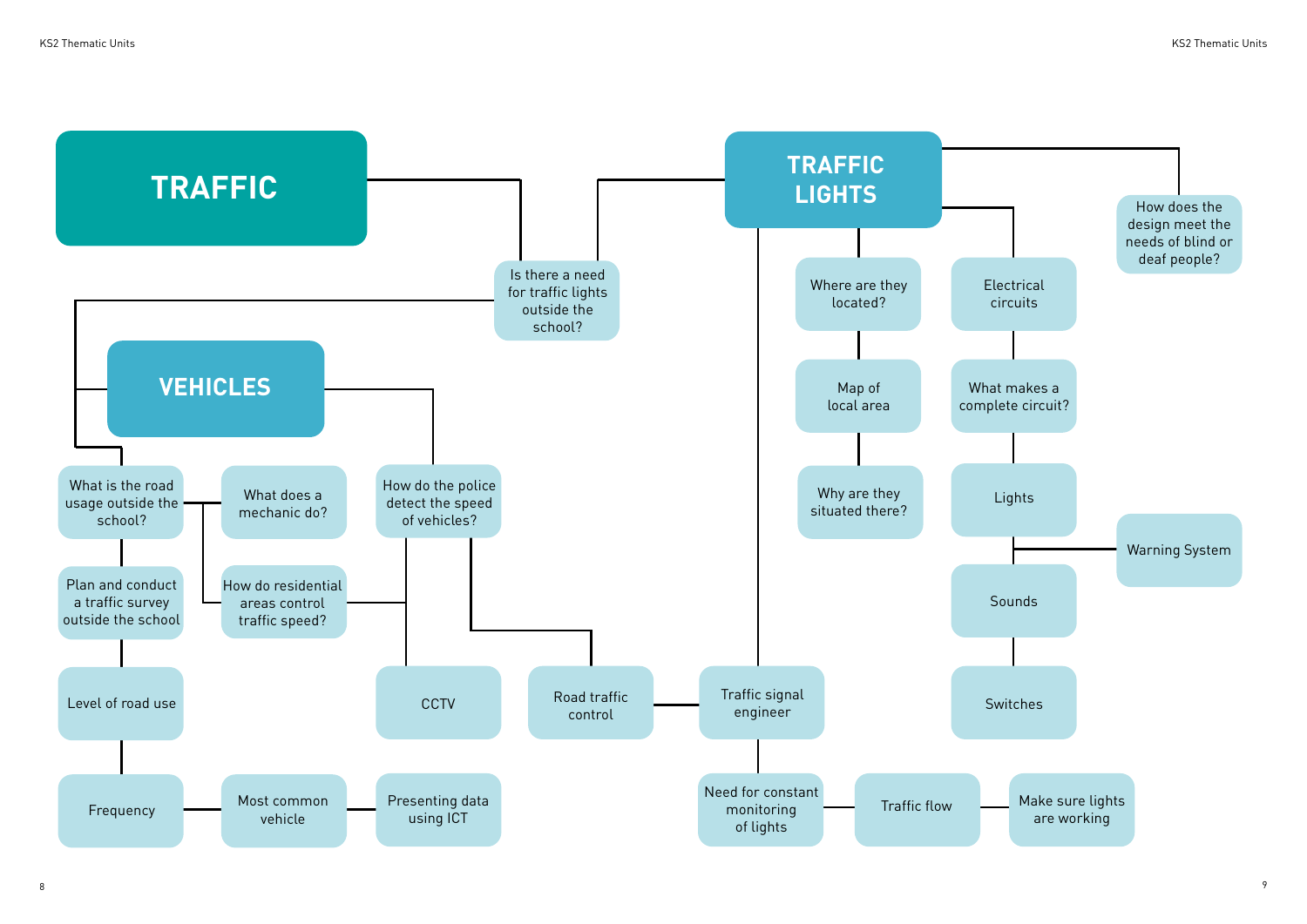# Using the Locality – Case Studies Case Study: Water

# The Glenmornan River Fish Pass

- 1. To give teachers and pupils an exemplar framework for developing and engaging with a real life problem.
- 2. To connect learning in a practical, hands-on way, as advocated in the Northern Ireland Curriculum.
- 3. To develop links with outside agencies, such as the Lough's Agency.
- 4. To provide an opportunity to raise awareness and interest in STEM subjects among the staff and children.

#### Schools Involved

• St Joseph's Primary School is a coeducational maintained school in an isolated rural area four miles from Strabane. The pupils involved were in a composite class Years 5, 6 and 7.

Three primary schools were involved in the

project.

- 
- 
- 

• Artigarvan Primary School is a co-educational controlled primary school in Artigarvan village. The pupils involved were from Year 5.

• Loughash Primary School is a co-educational maintained school in an isolated rural area five miles from Donemana village. The pupils involved were in a composite class Years 5, 6 and 7.

Strabane High School was used as the base for the entire project and one of their staff acted as the project co-ordinator and

facilitator.

#### Introduction

Over 50 years ago, there was a plentiful supply of salmon on the lower part of the Glenmornan River, yet today the salmon have disappeared from this river. This case study shows how three Key Stage 2 teachers and our pupils worked together to find a way of allowing the salmon to have access to the upper part of the river for breeding and encourage their introduction back into the Glenmornan River.

This case study also aims to demonstrate how STEM can be addressed in the primary school by using the local area as a focus to bring learning to life for pupils.

#### **Objectives**

The following case studies have been written by teachers about their experiences of using the locality and the outdoor classroom to enhance and lead teaching and learning. The case studies aim to show how learning can be brought to life for children in a way that is relevant to their lives and experience.

The first case study illustrates a project on the theme of Water. The teacher set a problem for the children in a local context. The children had to come up with a solution for encouraging salmon back into their local river.

The second case study is about a project on the theme of Wind. The teacher used a wind farm in the local area as a basis for teaching about wind power and energy.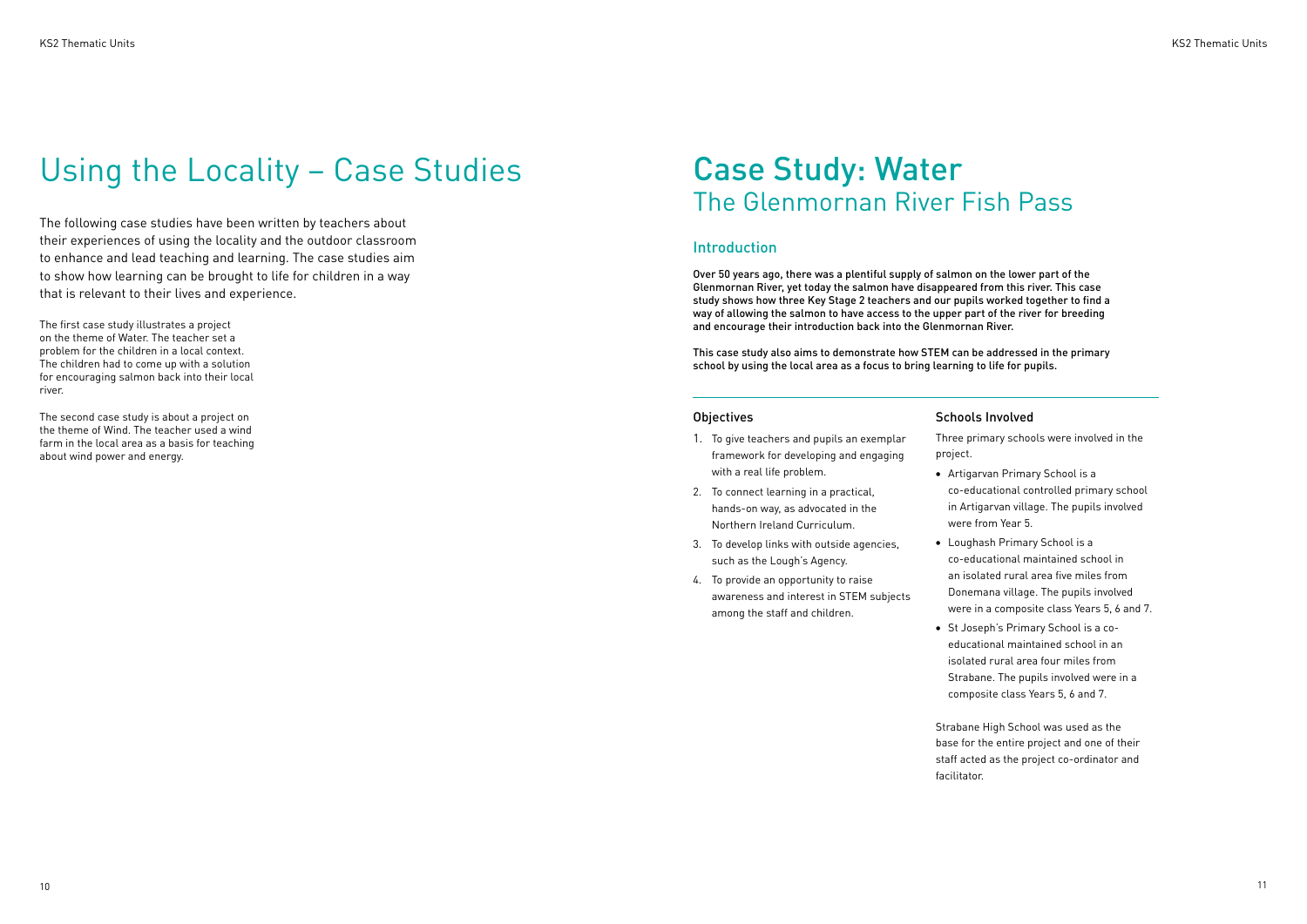As an introduction to the project, the children were presented with a problem which needed to be solved: Over fifty years ago, there was a plentiful supply of salmon on the lower part of the river, yet today the salmon have disappeared from the Glenmornan.

The children involved in the project were between nine and eleven years old, of varying ability and so differentiation was an essential element. They were asked to imagine they were detectives, finding out about the plight of the salmon on the Glenmornan River. The first task for the children was to develop possible explanations for this.

The children looked at maps of the river and local area. They were provided with some information and data about salmon catches in Northern Ireland. Based on the information, the children worked in pairs and began to draw up lists of 'who, what, why, when and where' questions that, if answered, would help them to solve the problem.

The Plight of the Salmon on the Glenmornan River **Project Development** 

They were also asked to organise, present and interpret the data on salmon catches in Northern Ireland using a graphing package. They compared different graph formats for the best presentation of statistics.

Through discussion the children decided that in order to begin to solve the problem, they needed to find out what type of conditions salmon need to survive and whether these conditions exist in the Glenmornan river.

The children then agreed that if these conditions did exist in the river, that they would need to find a way of allowing the salmon to have access to the upper part of the river for breeding. This would involve finding a method of overcoming a natural hazard on the river which the salmon could not negotiate (a waterfall that was over six metres high).

Based on this initial discussion and decision making, the project developed in three parts:

- 1. Studying the life cycle of the salmon and the habitat of the Glenmornan.
- 2. Researching, designing and making a model of a fish pass that would allow the salmon to travel to the source of the river.
- 3. Producing visual material to present their case to the general public.

#### Starting Point

#### Part 2

Design a fish pass to bypass the Glenmornan waterfall

We looked at various models showing different gradients. Each child was given the opportunity to sketch their ideas for a fish pass and describe how it would work. After discovering that a one in four gradient was the maximum slope that would work, we had a discussion to evaluate, understand and reach a solution on the design of the

### Case Study: Water (continued) The Glenmornan River Fish Pass

We first of all had to build up the children's knowledge of a river system. We began with a study of the water cycle and visited Magilligan Field Centre. Here the children completed a river study under the direction of two field officers where they found out about the habitat and the life cycle of salmon and discussed the similarities and differences between other living things. They also learned about possible hazards for living things in the river and provided simple explanations for changes in the river that affect fish, particularly salmon.

Back in the classroom, we compared and contrasted the field work carried out at Magilligan to the river life specific to the Glenmornan river. We arranged a visit into school by personnel from the Lough's Agency (the organisation responsible for the rivers that flow into Lough Foyle). The visitors from the Lough's Agency talked to the pupils on the habitat on the Glenmornan River and a proposed fish pass for the Glenmornan waterfall.

We collected water samples from the river which the children studied for traces of pollution using simple water treatment experiments. They recorded their results systematically and reported to the rest of the class on their investigations.

We visited the Loughs' Agency headquarters to find out how they help the conservation of the countryside and the rivers within the Foyle basin. The pupils worked in groups to sort and display information and photographs into categories of good and bad habitats and identified possible hazards for the salmon. They used maps and photographs to compile posters of the habitats and hazards within the Glenmornan river catchment area.

#### Part 1

Studying the life cycle of the salmon and the habitat of the Glenmornan

The children studied how different fish passes work. We visited the fish pass at the river Mourne in Sion Mills. They photographed, videoed and drew diagrams of this fish pass and other real examples to design their own fish pass which would be suitable for the Glenmornan River.

We carried out some work on scale and gradient to allow the children to make diagrams of the fish pass slope.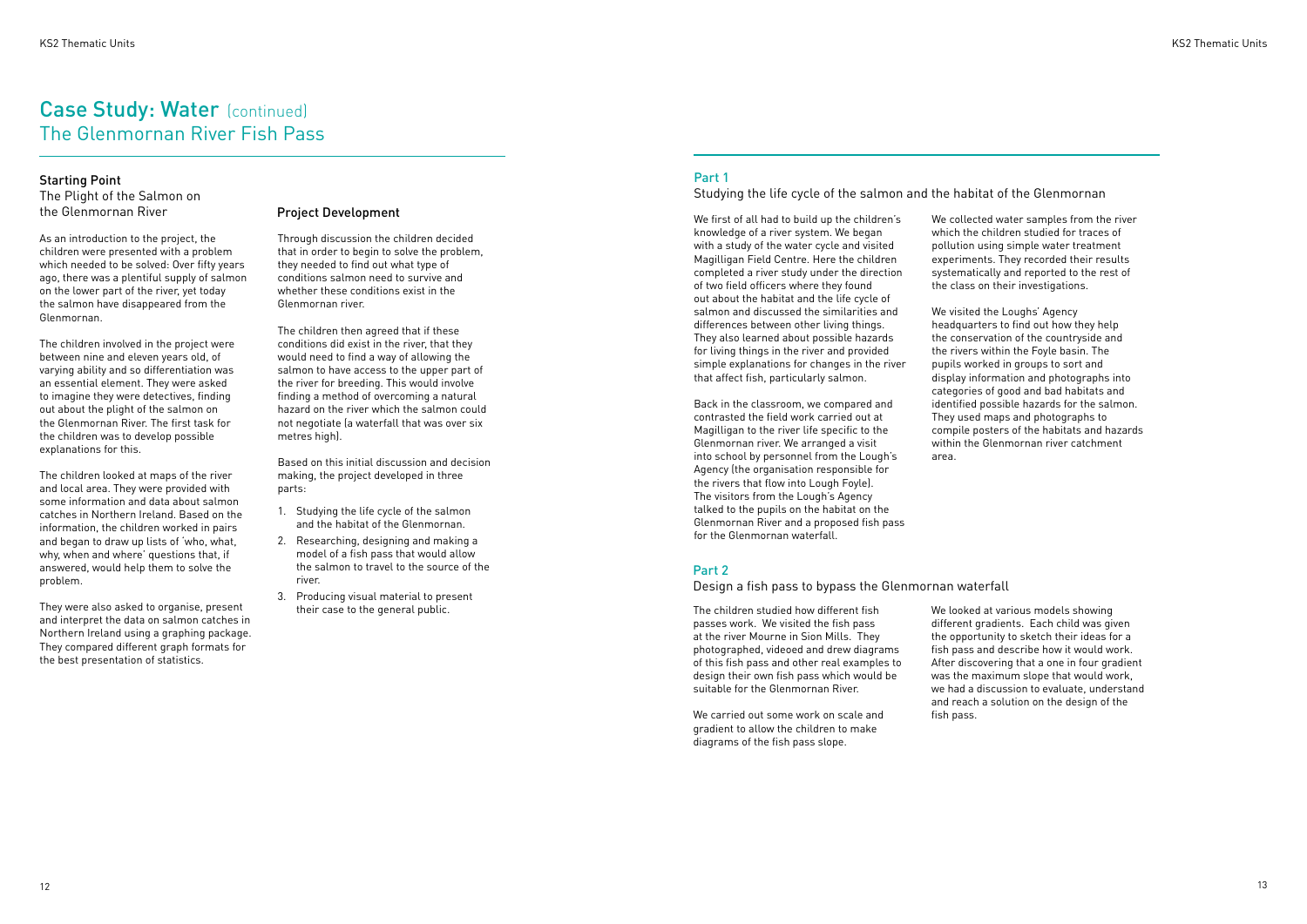In groups, the children were tasked with creating a model that showed their knowledge of parts of the project.

- • Group 1 made a model of a fish pass on a waterfall;
- • Group 2 made a model of the water cycle over the Foyle basin;
- • Group 3 made a model of the habitats and hazards in the Glenmornan locality; and
- • Group 4 made a model of the food chain focusing on the salmon fry (the most vulnerable stage in the life cycle of the salmon).

The children drew detailed labelled diagrams of their designs. They chose suitable materials for their models, based on their knowledge of material properties and using a range of technology tools safely, measured accurately, made adjustment if necessary to their designs and structures and finally evaluated their models.

The children's work and models were placed on display in the foyer of the Lough's Agency. The display could be seen by members of the general public and visiting schools. The local press were so impressed by the pupils' presentation that they devoted a full colour page to it in the newspaper.

#### **Benefits**

#### Part 3

Produce models to present project findings Throughout the project, the children

experienced a range of activities which they would not have encountered in the normal classroom setting. They worked collaboratively across schools and in a different school environment. The outside classroom became a hugely important aspect of their learning and the children gained environmental knowledge as well as an appreciation of both the local and wider habitats. They have raised their awareness of sustainability and have made connections between eco systems and life cycles. The activities provided a vehicle for the children to become skilled in many other skills, including ICT. The most rurally isolated school gained particular value from mixing with and experiencing the benefits of a larger education community.

## Case Study: Water (continued) The Glenmornan River Fish Pass

Social and interpersonal skills were developed by the children as they had to negotiate, compromise, problem solve and arrive at a consensus. The children were involved in experimental and investigative learning which demanded them becoming more self-directed, either working independently or within a group.

Having a local context for the project really did bring the learning to life for the children and gave a depth to their understanding which I don't think they would have gained, had the project been simply classroombased.

Both the children and the staff had to take risks in carrying out the project. The teachers had to sacrifice control of a highly structured classroom setting to that of an activity-based approach. It required a bit of bravery on our part, to allow mistakes to happen and to realise that these mistakes are not disastrous provided that you learn from them. We were truly learning together, which made it feel somehow new and exciting and energised. Both the staff and the children enjoyed this approach and the enthusiasm from all involved was clear to see.

Working with another school was also an added benefit of the project. Collegiality and sharing of professional knowledge, skills and understandings enhanced already good working relationships amongst the schools and teaching staff involved.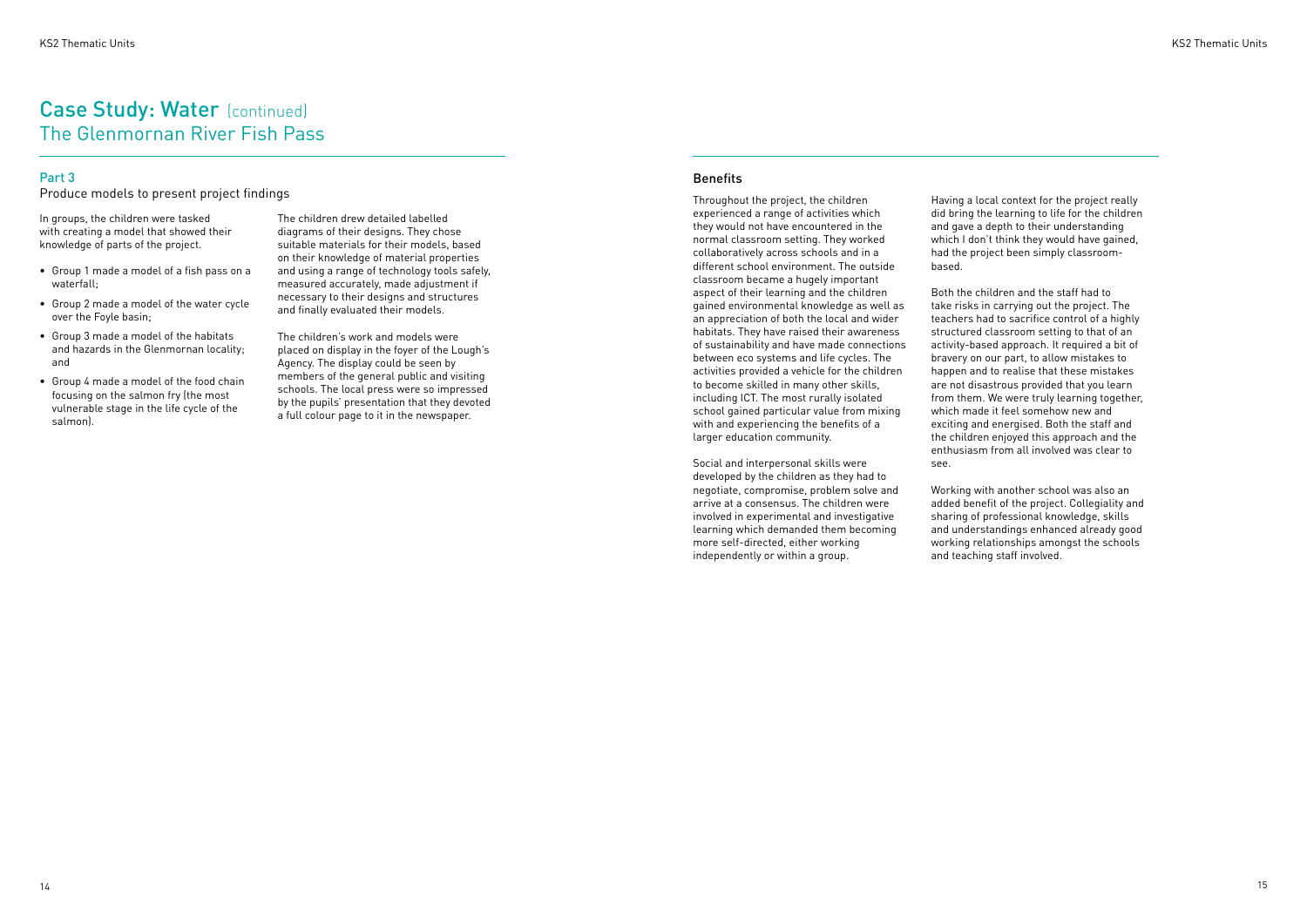Contact was made with E.ON who is responsible for Bessy Bell wind farm in Newtownstewart, Co. Tyrone. The company arranged for a team of E.ON staff to meet the teachers and pupils from the two schools and show us around the wind turbines on the wind farm. Unfortunately, it was a very foggy day!

Safety was a key factor. Group by group, the children were shown how the wind turbines created electricity which was fed first to a power house on site and then carried by wires to the national grid. An engineer took the children inside one of the wind turbines and talked to them about the equipment and how the turbine worked.

While at the wind farm, the children gathered and recorded various bits of information. These included:

- • Estimating and then measuring the height of the turbines using triangulation.
- • Measuring the distances between the turbines using a measuring wheel.
- • Timing the rotation of the blades and comparisons made to other blade rotations.
- $\bullet$  Investigating the sound of the blades where was the sound loudest, where was it least loud and what might be an explanation of the findings.

The children were able to identify local landmarks from the maps we had of the local area, and work out their grid references. They also used the points of the compass when reading the maps.

Digital photography was used to record evidence, particularly the type of landscape of the local area. Photographs were taken of the vegetation and any evidence of the effects of the wind turbines on the local environment. These were displayed back in

the classroom.

There is no doubt that the visit changed the project from a theoretical exercise to something that was a real local environmental project. The children had gathered lots of information to discuss, analyse and display back in the classroom.

#### Part 1

A visit to a wind farm

## Case Study: Wind Bessy Bell Wind Farm

#### Schools Involved

Loughash P.S, Donemana and St. Joseph's P.S, Glenmornan are both small rural schools with a composite class of Years 5, 6 and 7.

#### Starting Point

Even though the children involved in this project had seen the wind farms on the local hills, their knowledge about the topic was patchy. It was important to clarify key words such as renewable energy, turbine and generator. A slideshow of windmills, wind turbines and wind farms led to discussions about similarities and differences in the pictures. This resulted in a range of definitions which were placed on a notice board for the duration of the project.

The children then were asked to draw pictures showing how they thought windmills and wind turbines worked and these thoughts were shared and discussed. This helped the children to formalize their ideas on what they wanted to investigate. At this stage, the children were encouraged to research the topic further using library facilities and the internet.

The questions and thoughts of the children became the basis for a K-W-L grid. The first two parts of the grid were filled in at this stage. The final section, 'Learned' was completed at the end of the project.

#### Project Development - Activities

A visit to the wind farm was the first suggestion as none of the children had been up close to the local wind turbines. After this, it was decided to research, design and build models that used wind power. The children decided to use drama and role play to investigate how people might react to renewable wind energy and the building of the wind farms.

#### Introduction

In the catchment area of the schools involved in this project there has been a growth in the building of wind farms for electricity production. This growing number of wind turbines visible on the surrounding hills, acted as a stimulus and led to an enquiry by the Key Stage 2 pupils into renewable wind energy. The thematic nature of the topic offered opportunity to develop different aspects of the curriculum, particularly focusing on STEM subjects.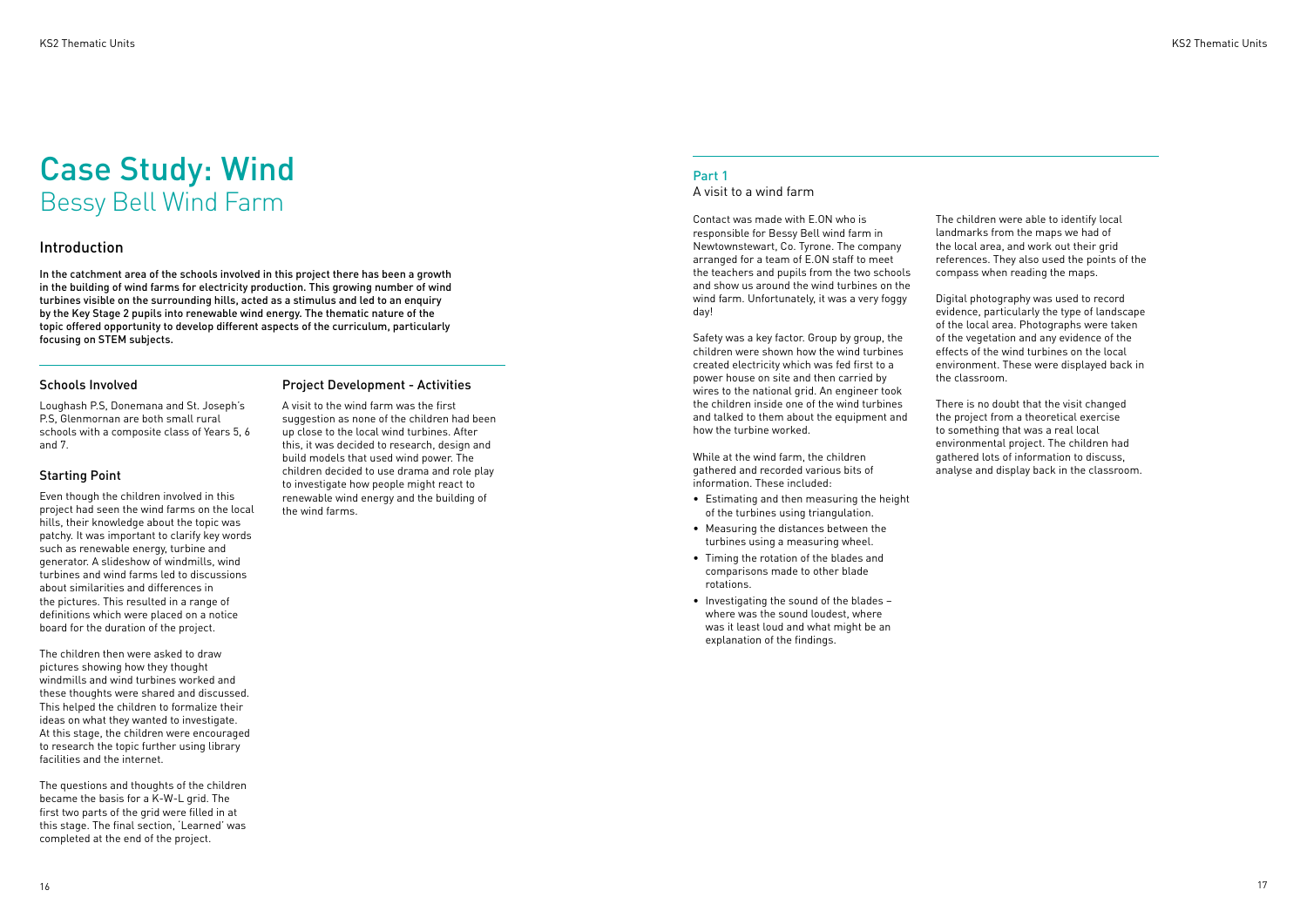After the visit to the wind farm, the children worked in groups of 3 - 4 pupils to make models that used wind as a source of energy.

The first type of model made was a handheld windmill. Before making, the children looked at a range of homemade and commercial windmill models. Each group awarded marks to each model for how well it worked. They recorded their findings on a chart. Each group then discussed which materials they wished to use to make their hand held model (choice was limited to a given list). Materials were collected after each group had drawn a design plan of their model. The children were given a set time for making the model. A desk fan was used to test each model and the children were encouraged to evaluate the models and suggest ways and reasons for improvements.

A second model came from a goody bag given to the children by E.ON. This model helped the pupils to understand how the power of the wind was changed into electricity. This session was useful as an exercise for cutting accurately and making holes as care was needed in making so that the model worked well and the instructions also needed to be carefully followed by the children.

The third was the most complicated model. It was one that lit an LED bulb using wind power. These were commercially bought models which also required careful following of instructions to make them work. The models were tested, dissembled and rebuilt using oil as a lubricant the second time. The question, 'Was this a fair test?' was posed to the children and the class discussed why it was not.

The model screwed into a mineral bottle which was used as a base. The bottles were too light and were easily knocked over. It was suggested that we fill the bottles with something to add weight to help the balance. Different ingredients were placed in each bottle (e.g. salt, rice). Each bottle was filled with the same weight of ingredients. The different heights of ingredients in similar bottles led to a scientific discussion on volume and properties of materials used.

We tested the models outside in the playground on a windy day and some anemometers were used to find the windiest places in the school grounds. We discussed where the best school site for a small wind turbine would be. We made 3-D models of wind farms.

The wind farm project concluded when the pupils created a play about a wind farm. First, the class carried out a planning exercise to make a list of any groups and individuals whose lives would be impacted by the building of wind turbines.

• The staff of E.ON for arranging the visit to the wind farm.

## Case Study: Wind (continued) Bessy Bell Wind Farm

I used a range of techniques to help the children understand and develop the different views held by people concerning building wind turbines. Some pupils gave

their views based on their research and their interviews of family and friends. This was developed into short interviews where the children assumed different character roles. Gradually stories from each group emerged through using improvisation rather than providing the groups with a written script.

#### **Benefits**

#### Part 2

Research, Design and Build Models

#### Part 3

Drama and Role Play

- • The thematic approach of this project involved the children in a wide variety of activities and experiences.
- The children were able to study a sustainable energy source that was relevant to where they lived.
- The visit helped the children understand how wind farms can contribute to the conservation of the environment.
- • The children had an opportunity to recognize the positive and negative environmental elements of wind farms in the community.
- The project gave the children opportunity to identify, collect and record data.
- • The children had fun at the wind turbines with the practical exercises of estimating, measuring, using angles and coordinates.
- • In the classroom, the children had opportunity to work independently and collectively – different roles were taken within the groups e.g. leader, writer, speaker.
- Each technology session offered opportunity to research topics, discuss and draw plans, sequence work, explain and justify opinions, draw conclusions, evaluate and take risks by learning from mistakes made.

• There were various opportunities to consider the scientific properties of materials e.g. investigating using oil as

• Their investigation was an exercise in creativity helping the children to be imaginative and experiment with the different ideas and to use suitable language to express those ideas.

• The confidence and self esteem of the children was increased through working outside the primary school

- a lubricant.
- 
- environment.
- programmes.
- schools.

• The fears of the primary school pupils were reduced concerning moving schools by using a local secondary school for the drama and technology

• The sense of rural isolation for both children and teachers was reduced by the clustering of these two small

The participants of this programme would like to thank:

• Ciara Mahon, CCEA for her input into the programme.

• The principal of Strabane High School for the use of the technology and drama

- 
- suite.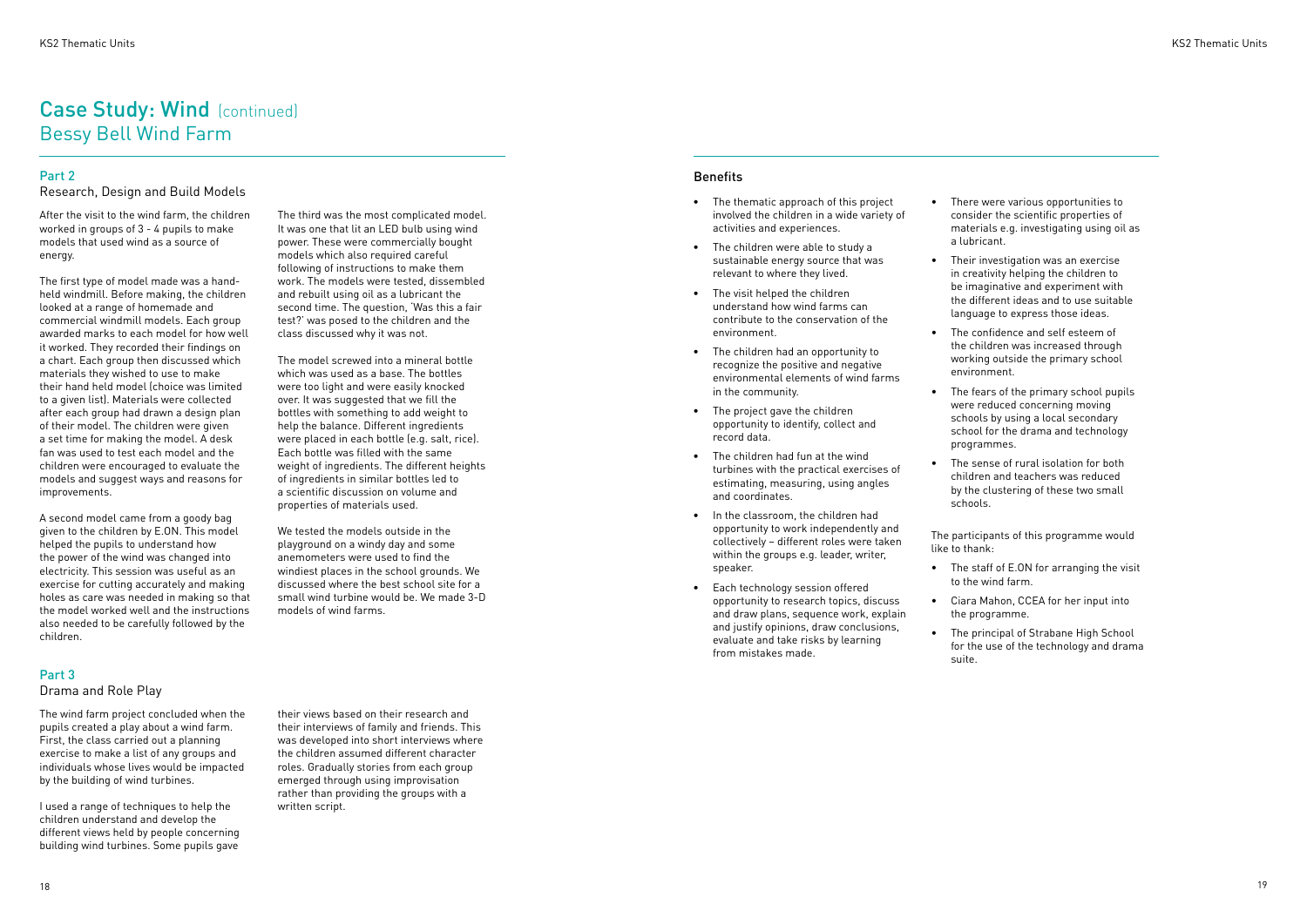## Appendix 1 Talking About Thinking

The following text represents the KS2 Thinking Skills and Personal Capabilities (TSPC) Framework in pupil-friendly language. It can be used with the pupils to create shared learning intentions and success criteria and helps children verbalise how they are developing their Thinking Skills and Personal Capabilities while participating in tasks.

The framework can be used as a reminder for individual children or as a prompt for class discussion. The text can also be downloaded as a set of posters from the 'Think Pack' which is available in the Key Stages 1 & 2 section of www.nicurriculum.org.uk.

- I ask careful questions so I am clear about what I have to do.
- • I can organise and plan what I need to do.
- I can set targets for myself and know what I have to do to get there.
- I know where to look for good sources of information.
- • I can pick out which information I will need for a task.
- I can compare pieces of information to decide which is the most useful.
- • I can present my information in different ways so that others will understand.
- • I can use charts, tables, graphs or maps.

#### Managing Information

- I ask clear questions to get the information I need.
- I know good ways to help me remember things.
- I can compare and contrast things to see how they are the same and how they are different.
- I know the difference between fact and fiction.
- I can work out the reasons why something happened.
- I can work out if evidence is reliable or not and if it should be believed.
- • I can weigh up the pros and cons to choose the best solution.
- • If one method of solving a problem doesn't work, I can find another way to try to solve it.
- • I think ahead to try and work out what will happen next.
- • When I solve a problem or make a decision, I can explain my reasons clearly so that other people understand.

#### Thinking, Problem Solving and Decision Making

- I like finding lots of different ways to do things to make my work more interesting.
- I know that sometimes, the best tool that I have for helping me with my work is my imagination.
- I know that I can find the best way of doing something by trying out different designs, plans and ways of doing things.
- • Sometimes other people can help me make a good idea even better.
- When something goes wrong or an idea doesn't work, I can make a new plan.
- I don't mind trying again to find the best way of doing something.
- • I know it's okay to make mistakes because I can learn to do it better next time.

#### Being Creative

#### Working with Others

- • When I'm working in a group, I can organise myself and others without the teacher's help.
- I take turns at having different jobs when I am working in a group.
- • I help other people if they need me to.
- I listen to suggestions from others about how to make my work better.
- I can tell others what is good about their work and how they might make it better.
- I know that it is okay to have different ideas and opinions to others.
- I can work with others to reach an agreement or come to a decision.
- • If people in my group don't agree, I can help them to decide what to do in a fair and calm way.
- • I can listen to and respect other people's points of view, even if they're not the same as mine.

#### Self-Management

- I can work well by myself and also with others in a group.
- I can plan out what I need to do to make sure I get my work done on time.
- I know that it is important to learn even when it is not always about things I like.
- I know that what I am learning in one topic can help me in other work I do.
- I keep checking my work to see how well I am doing.
- • When I get stuck, I know ways to help myself before I need to ask my teacher.
- I know what I am good at and where I can improve.
- I can compare how I have done things with how others have done it, to see if I can learn anything new.
- I can evaluate what I have done.
- I can set myself a target to make my work better next time.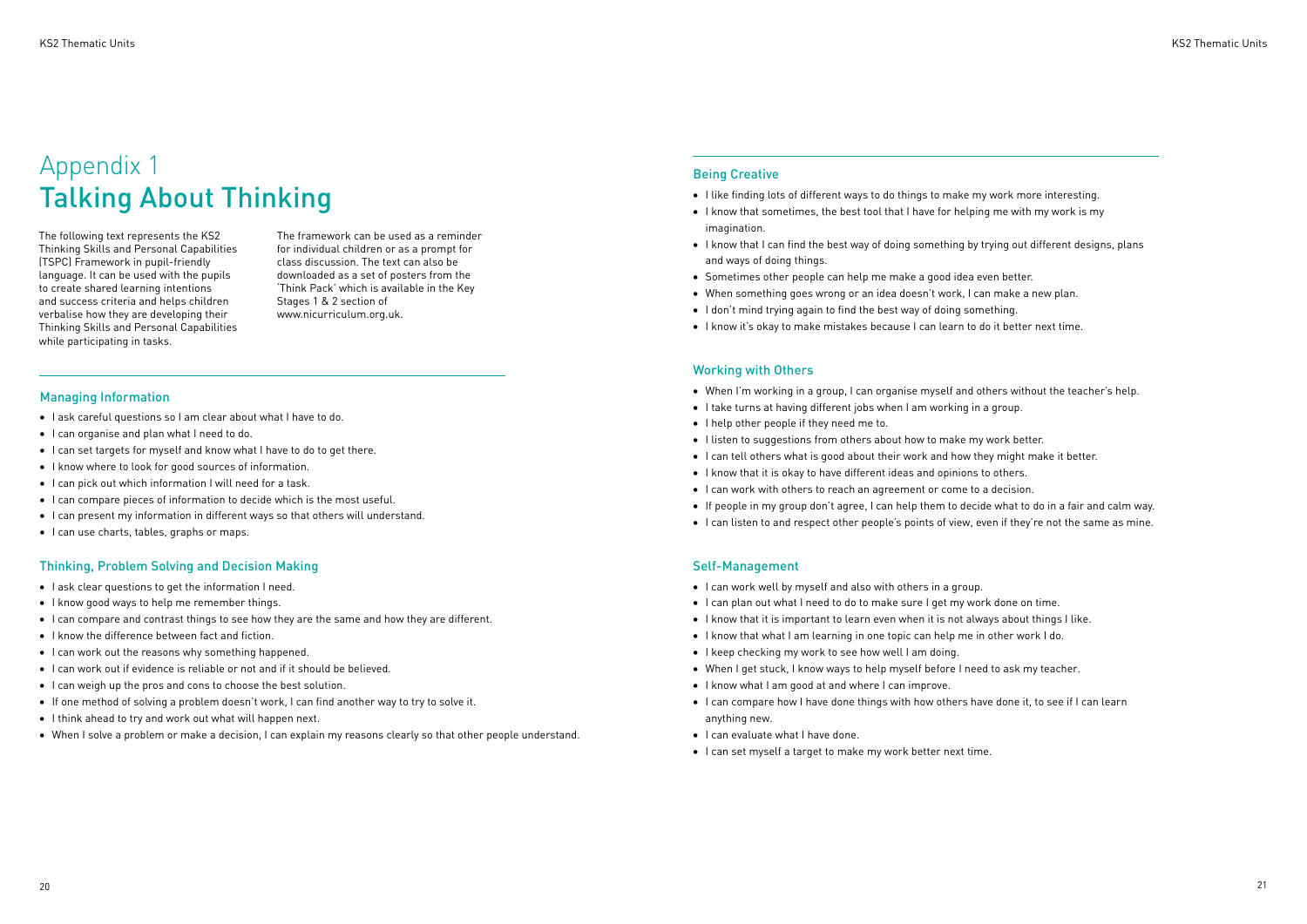## Useful Resources

Ulster Wildlife Trust www.ulsterwildlifetrust.org

Appetite for Action http://schools.appetiteforaction.org.uk

Environmental Education Forum www.eefni.org.uk (Publications: 6:1 Learning Outside the Classroom)

Northern Ireland Environment Agency www.ni-environment.gov.uk

Think Pack – Thinking Skills and Personal Capabilities www.nicurriculum.org.uk